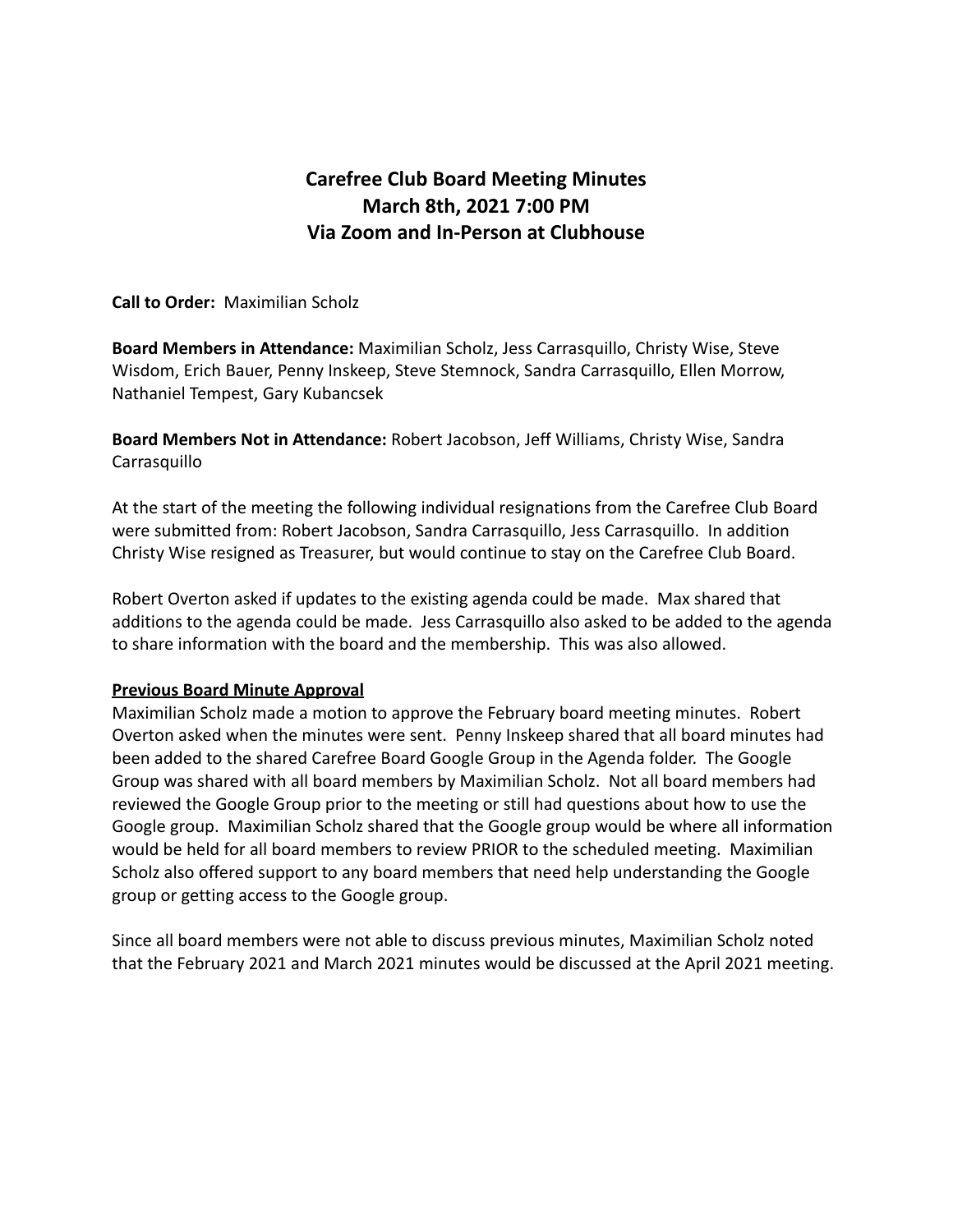**Motion to Approve March 2021 Amended Agenda:** Robert Overton made a motion to approve the amended agenda. Maximilian Scholz seconded the motion.

- Maximilian Scholz provided a quick overview of the creation of a Carefree Club Board Procedures Manual. This will serve as a guiding document for current and future board members.
- Road Widening Project: Robert Overton shared update. He noted that the county has acquired the drainage. Based on his measurements it does not appear that the 2 lanes will actually be a factor to club property. He noted that the club would want to be mindful of how the project would potentially affect the bridge and potentially cause water and run off issues into Buffalo Creek. Robert Overton volunteered to offer assistance, if needed to help with communication and discoveries with this project.
- General legal update shared by Maximilian Scholz: Waiting on new motions and updates from the court to make a determination on the filed paperwork. The judgement has not been made at this time.
- Close of old business

## **CORPORATE SECRETARY'S REPORT**

- Maximilian Scholz shared Corporate Secretary information due to not having a current board member serving as the Corporate Secretary.
- Turn over for homes. In February there were two sales. This information will be shared with the Welcome Committee.

# **TREASURER'S REPORT**

- Maximilian Scholz shared Treasurer information due to not having a current board member serving as the Treasurer.
- Maximilian Scholz sent out a 2021 budget with the added increase in monthly fees to KMC.
- Due to Covid, the budget was \$7K above net due to covid and even with the legal fees.
- Maximilian Scholz has reached out to the club accounting team to correct and update the appreciation/depreciation schedule. He is working with the club's accountants to make sure all items are accurate and then a new assets sheet can be created.
- Special Meeting Recommended to review and approve the new budget. This will be held on Monday, March 15th, 2021 via Zoom.
- Steve Wisdom noted the trash budget listed by KMC may not be accurate due to fluctuations with usage. Steve Wisdom will reach out to Republic to get weekly and monthly rates on trash pickup. He will report back this information to Maximilian Scholz and the board. This will allow the budget to reflect more accurately with regards to trash pickup.
- Max closed out Treasurer's Report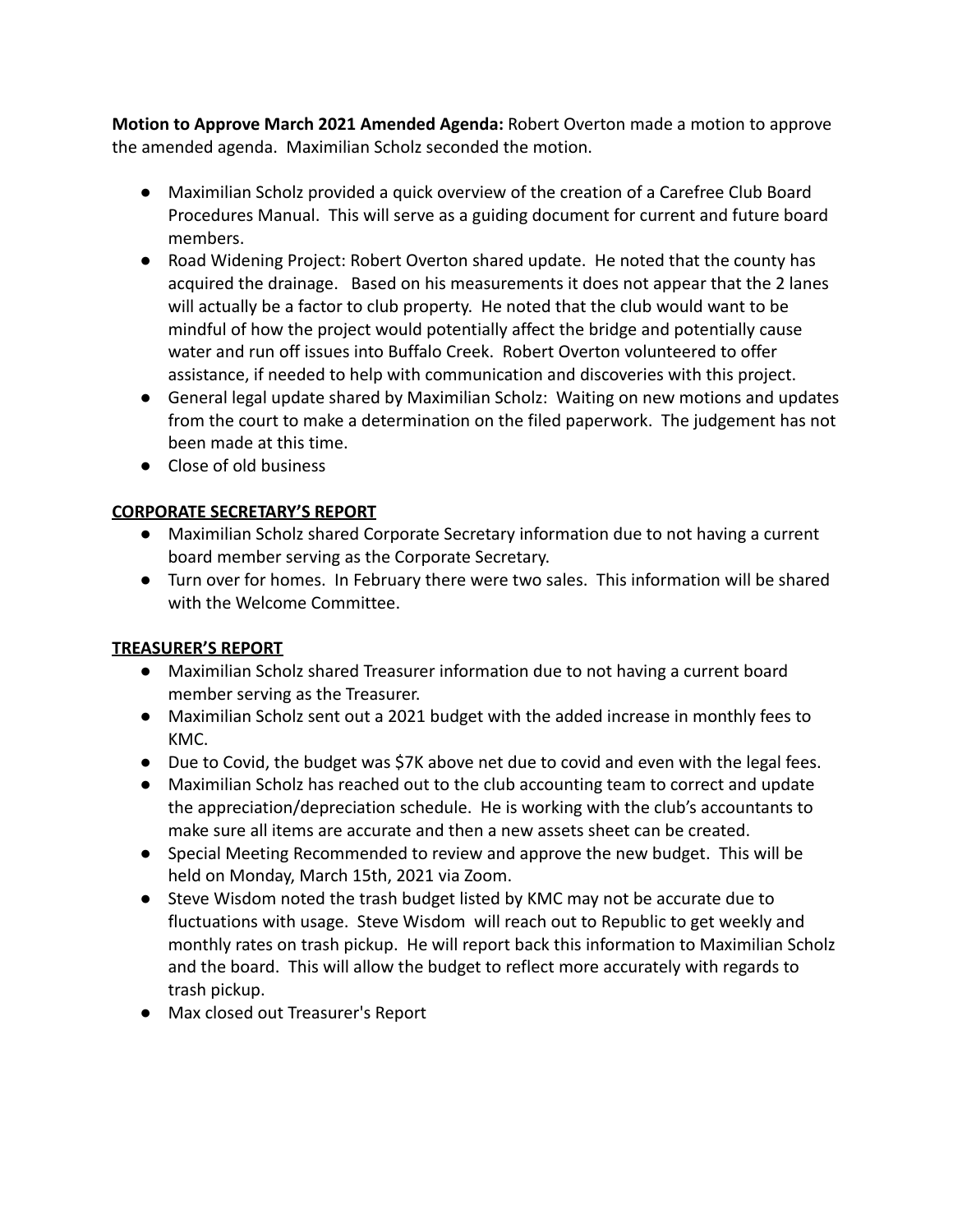#### **COMMITTEE REPORTING**

## **POOL**

- Not open at this time. No information to report.
- Pool manager position has been posted as well as lifeguard positions.
- Pool pass update: Two paper cards per lot and two guest cards per lot. Over Policing our membership for using the pool is a bit too much by requiring submission of children's birthdates, etc. Basic guidelines are if someone is living in the home regardless of their age they should be allowed admittance into the pool.
- Pool Electronic card system: Will be prototyped, but not in use for the 2021 pool season. Looking at Summer 2022 to go electronic.
- At this time, the pool will open with business as usual. At this time, the club will plan to open the pool with no restrictions.
- Maximilian Scholz has a scheduled call with the Pool Opening Company to make sure the pool is on track to open. A few items to note the back wall line and bowing wall have increased the pool leak. The company will assess to see if these items need to be done now or if these items can be held off for another year. Professional review of the pool is important for safety and upkeep.

## **GROUNDS**

- Rob Jacobson has resigned. Rob Jacobson did not share any new information with Maximilian Scholz
- Robert Overton discussed the creek and asphalt issue. He reached out to Republic and Republic stated that asphalt in small portions can be disposed of in the dumpster.
- Maximilian Scholz shared that there is growing interest in playground updates and expansion. Penny Inskeep added that several people have reached out about current items in need of repair as well as expanding the existing structure.
- Penny Inskeep asked if the existing playground equipment is considered part of grounds. Jess Carrasquillo and Maximillian Scholz both stated the playground was considered an asset and part of the grounds.
- Robert Overton shared he expressed interest in chairing or co-chairing Grounds.
- Penny Inskeep offered to co-chair grounds with Robert Overton.
- Robert Overton and Penny Inskeep will serve as Grounds Chairs.

## **NEWSLETTER**

- Ashley O'Neal shared updates:
	- Get to Know you Neighbor section being added to the newsletter
	- Earth Day/Neighborhood Cleanup scheduled for Saturday, April 24th, 2021
	- Clubhouse pictures will be shared by Steve Wisdom. Erich Bauer noted that the website had updated pictures of the clubhouse Ashley O'Neal could use.
	- Jess Carrasquillo shared a shout out to Ashley O'Neal for her work on the newsletter.
- If the board has items to add to the Newsletter this can be communicated to Ashley anytime via email. These items are due by March 18th.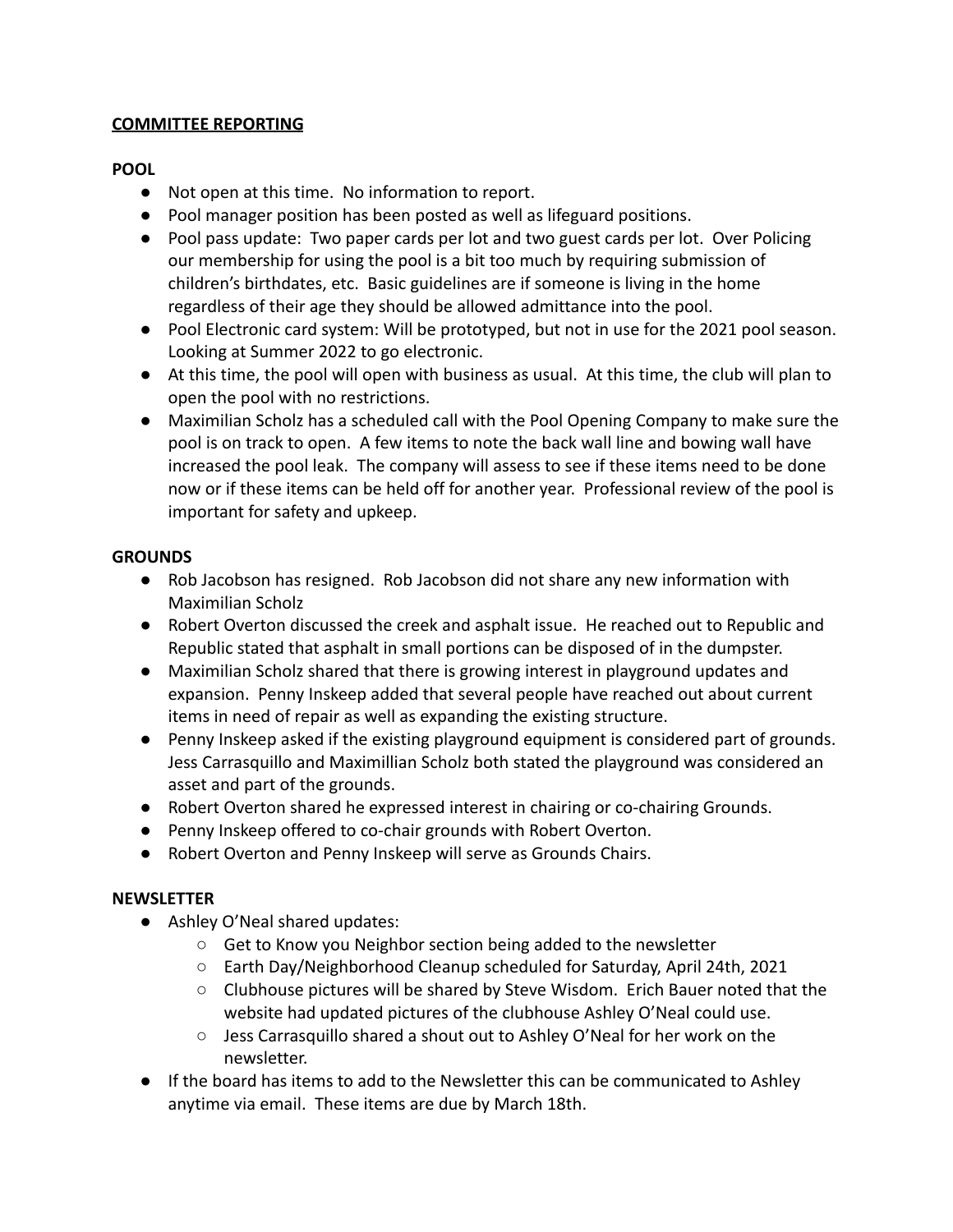## **ACTIVITIES**

- Ashley O'Neal shared these items.
- Crochet is the 1st Tuesday of the month.
- Book Club is still going via Zoom.
- Yoga restarting.
- New Member Meet and Greet March 16th
- Blood Drive 4/23
- Genealogy
- Garage Sale is June 12th. New signs are being worked on.
- Easter Bunny Sign Ups April 3rd
- Earth Day: Potentially partner with the board and grounds committee to have a collaborative effort for creek clean up and neighborhood partnerships. April 24th, 2021. Food Truck. Ashley O' Neal and/or the activities committee can reach out to Robert Overton and Penny Inskeep to collaborate on this.

#### **WEB**

- Erich Bauer shared lifeguard and pool manager positions are posted. Erich shared new pictures have been added to the website.
- Erich Bauer shared he is working to prototype an electronic system for the pool for the next pool season.
- Maximilian Scholz offered to assist with anyone needing to get the google group up and running.

## **CLUBHOUSE**

- Steve Wisdom shared updates with purchases for the clubhouse
- Steve Wisdom also shared financials of what the clubhouse brought in and paid out.
- Erich Bauer asked if there was an update from the police with the light vandalism. Maximilian Scholz noted that last he heard the police would discuss with the school and the parents of the teenagers involved.

## **WELCOME**

Committee Chairs: Linda Stemock and Shirley Frye

- Penny Inskeep shared updates that were sent out from Linda Stemnock.
- New Member Meet and Greet March 16th
- The same format that was utilized by Terri Waggoner at the previous Meet and Greet will be used.

#### **New Business**

- Jess Carrasquillo: Provided an overview of the Reserve Account Overview
	- Jess Carrasquillo distributed information regarding the reserve account to all board members.
	- The Reserve Study was completed in 2015. Jess Carrasquillo will send all documents to Penny Inskeep for future reference.